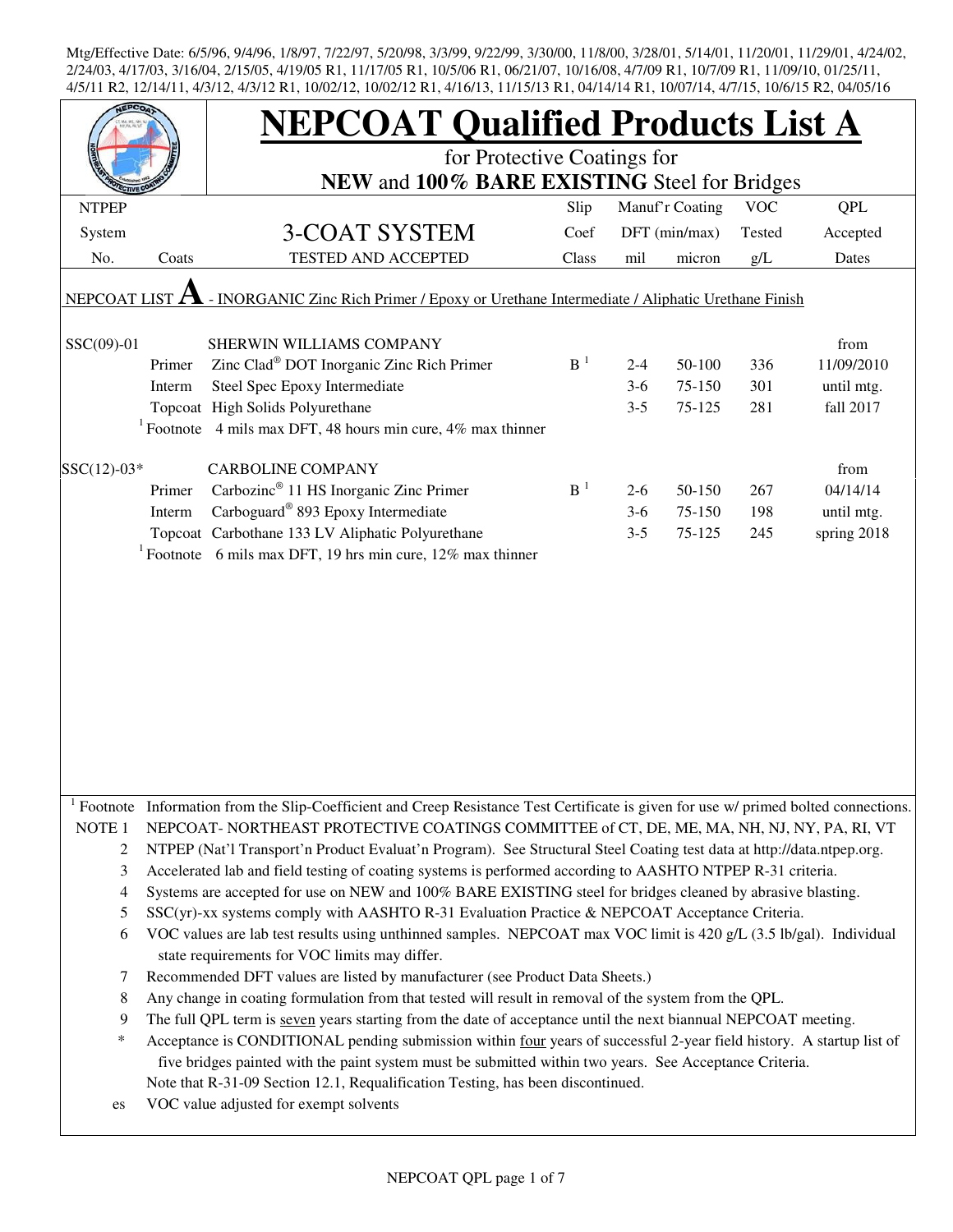|                   |        | <b>NEPCOAT Qualified Products List B</b>                                                                                   |                |         |                 |            |                 |  |
|-------------------|--------|----------------------------------------------------------------------------------------------------------------------------|----------------|---------|-----------------|------------|-----------------|--|
|                   |        | for Protective Coatings for<br>NEW and 100% BARE EXISTING Steel for Bridges                                                |                |         |                 |            |                 |  |
|                   |        |                                                                                                                            |                |         |                 | <b>VOC</b> |                 |  |
| <b>NTPEP</b>      |        |                                                                                                                            | Slip           |         | Manuf'r Coating |            | <b>QPL</b>      |  |
| System            |        | 3-COAT SYSTEM                                                                                                              | Coef           |         | DFT (min/max)   | Tested     | Accepted        |  |
| No.               | Coats  | <b>TESTED AND ACCEPTED</b>                                                                                                 | Class          | mil     | micron          | g/L        | Dates           |  |
| NEPCOAT LIST      |        | - ORGANIC Zinc Rich Primer / Epoxy or Urethane Intermediate / Aliphatic Urethane Finish                                    |                |         |                 |            |                 |  |
| $SSC(10)-03$      |        | PPG/AMERON                                                                                                                 |                |         |                 |            | from            |  |
|                   | Primer | Amercoat® 68HS Zinc Rich Epoxy Primer                                                                                      | $B-1$          | $3 - 5$ | $75 - 125$      | 276        | 12/14/2011      |  |
|                   | Interm | Amercoat <sup>®</sup> 399 Fast Drying Epoxy                                                                                |                | $4 - 8$ | 100-200         | 177        | until mtg.      |  |
|                   |        | Topcoat Amercoat® 450H Gloss Aliphatic Polyurethane                                                                        |                | $2 - 5$ | 50-125          | 306        | fall 2018       |  |
|                   |        | <sup>1</sup> Footnote 3 mils max DFT, 7 days min cure, $3\%$ vol max thin                                                  |                |         |                 |            |                 |  |
|                   |        |                                                                                                                            |                |         |                 |            |                 |  |
| $SSC(10)-05$      | Primer | <b>WASSER HIGH TECH COATINGS</b><br>MC-Zinc 100                                                                            | Ø              | $3 - 5$ | 75-125          | $115$ es   | from<br>4/03/12 |  |
|                   | Interm | MC-Miomastic 100                                                                                                           |                | $3 - 5$ | 75-125          | $173$ es   | until mtg.      |  |
|                   |        | Topcoat MC-Ferrox A 100                                                                                                    | no             | $2 - 4$ | 50-100          | 144 es     | spring 2019     |  |
|                   |        | Ø Footnote No data reported.                                                                                               | report         |         |                 |            |                 |  |
|                   |        |                                                                                                                            |                |         |                 |            |                 |  |
| $SSC(11)-01*$     |        | SHERWIN WILLIAMS COMPANY                                                                                                   |                |         |                 |            | from            |  |
|                   | Primer | Zinc Clad® III HS Organic Zinc Rich Epoxy Primer                                                                           | B <sup>1</sup> | $3 - 5$ | 75-125          | 337        | 10/02/12        |  |
|                   | Interm | Steel Spec Epoxy Intermediate                                                                                              |                | $3 - 8$ | 75-200          | 293        | until mtg.      |  |
|                   |        | Topcoat Hi-Solids Polyurethane                                                                                             |                | $3 - 5$ | 75-125          | 288        | fall 2016       |  |
|                   |        | $1$ Footnote 5 mils max DFT, 7 days min cure, zero thinner                                                                 |                |         |                 |            |                 |  |
| $SSC(11)-02*$     |        | <b>INTERNATIONAL PAINT INC</b>                                                                                             |                |         |                 |            | from            |  |
|                   | Primer | Interzinc <sup>®</sup> 315B Epoxy Zinc Rich                                                                                | $B^1$          | $2 - 6$ | 50-150          | 304        | 10/02/12        |  |
|                   | Interm | Intergard 475HS Epoxy                                                                                                      |                | $4 - 8$ | 100-200         | 187        | until mtg.      |  |
|                   |        | Topcoat Interthane® 870 UHS                                                                                                |                | $3 - 5$ | 75-125          | 242 es     | fall 2016       |  |
|                   |        | $1$ Footnote 4 mils max DFT, 48 hours min cure, zero thinner                                                               |                |         |                 |            |                 |  |
| (continues)       |        | (List B continues)                                                                                                         |                |         |                 |            |                 |  |
| Footnote          |        | Information from the Slip-Coefficient and Creep Resistance Test Certificate is given for use w/ primed bolted connections. |                |         |                 |            |                 |  |
| NOTE <sub>1</sub> |        | NEPCOAT-NORTHEAST PROTECTIVE COATINGS COMMITTEE of CT, DE, ME, MA, NH, NJ, NY, PA, RI, VT                                  |                |         |                 |            |                 |  |
| 2                 |        | NTPEP (Nat'l Transport'n Product Evaluat'n Program). See Structural Steel Coating test data at http://data.ntpep.org.      |                |         |                 |            |                 |  |
| 3                 |        | Accelerated lab and field testing of coating systems is performed according to AASHTO NTPEP R-31 criteria.                 |                |         |                 |            |                 |  |
| $\overline{4}$    |        | Systems are accepted for use on NEW and 100% BARE EXISTING steel for bridges cleaned by abrasive blasting.                 |                |         |                 |            |                 |  |
| 5                 |        | SSC(yr)-xx systems comply with AASHTO R-31 Evaluation Practice & NEPCOAT Acceptance Criteria.                              |                |         |                 |            |                 |  |
| 6                 |        | VOC values are lab test results using unthinned samples. NEPCOAT max VOC limit is 420 g/L (3.5 lb/gal). Individual         |                |         |                 |            |                 |  |
|                   |        | state requirements for VOC limits may differ.                                                                              |                |         |                 |            |                 |  |
| 7                 |        | Recommended DFT values are listed by manufacturer (see Product Data Sheets.)                                               |                |         |                 |            |                 |  |
| $\,8\,$           |        | Any change in coating formulation from that tested will result in removal of the system from the QPL.                      |                |         |                 |            |                 |  |
| 9                 |        | The full QPL term is seven years starting from the date of acceptance until the next biannual NEPCOAT meeting.             |                |         |                 |            |                 |  |
| $\ast$            |        | Acceptance is CONDITIONAL pending submission within four years of successful 2-year field history. A startup list of       |                |         |                 |            |                 |  |
|                   |        | five bridges painted with the paint system must be submitted within two years. See Acceptance Criteria.                    |                |         |                 |            |                 |  |
|                   |        | Note that R-31-09 Section 12.1, Requalification Testing, has been discontinued.                                            |                |         |                 |            |                 |  |
| es                |        | VOC value adjusted for exempt solvents                                                                                     |                |         |                 |            |                 |  |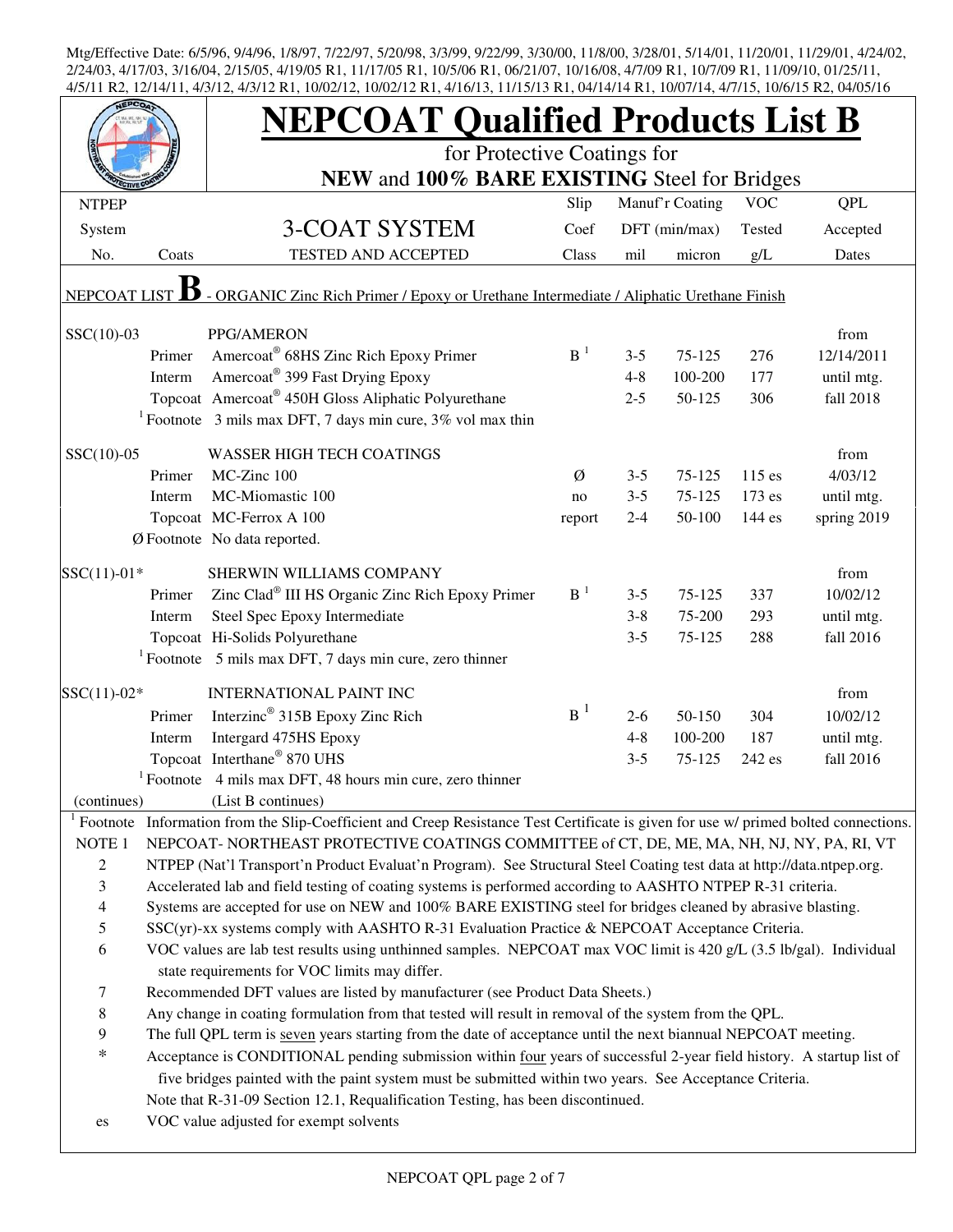| $+13111 \text{ K}$       |        | 12/14/11, 4/9/12, 4/9/12 INT, 10/02/12, 10/02/12 INT, 4/10/19, 11/19/19 INT, 04/14/14 INT, 10/07/14, 4/7/19, 10/0719 INZ, 04/09/10  |       |         |                 |            |             |  |  |  |
|--------------------------|--------|-------------------------------------------------------------------------------------------------------------------------------------|-------|---------|-----------------|------------|-------------|--|--|--|
|                          |        | <b>NEPCOAT Qualified Products List B</b><br>for Protective Coatings for                                                             |       |         |                 |            |             |  |  |  |
|                          |        | NEW and 100% BARE EXISTING Steel for Bridges                                                                                        |       |         |                 |            |             |  |  |  |
| <b>NTPEP</b>             |        |                                                                                                                                     | Slip  |         | Manuf'r Coating | <b>VOC</b> | <b>QPL</b>  |  |  |  |
| System                   |        | 3-COAT SYSTEM                                                                                                                       | Coef  |         | DFT (min/max)   | Tested     | Accepted    |  |  |  |
| No.                      | Coats  | TESTED AND ACCEPTED                                                                                                                 | Class | mil     | micron          | g/L        | Dates       |  |  |  |
| <b>NEPCOAT</b>           |        | - ORGANIC Zinc Rich Primer / Epoxy or Urethane Intermediate / Aliphatic Urethane Finish                                             |       |         |                 |            |             |  |  |  |
|                          |        |                                                                                                                                     |       |         |                 |            |             |  |  |  |
| $SSC(04)-03$             |        | SHERWIN WILLIAMS COMPANY                                                                                                            |       |         |                 |            | from        |  |  |  |
| $SSC(11)-03$ Primer      |        | Zinc Clad <sup>®</sup> III HS Organic Zinc Rich Epoxy Primer                                                                        | $B-1$ | $3 - 5$ | 75-125          | 329        | 10/02/12    |  |  |  |
|                          | Interm | Macropoxy <sup>®</sup> 646 Fast Cure Epoxy                                                                                          |       | $3-10$  | 75-250          | 238        | until mtg.  |  |  |  |
|                          |        | Topcoat Acrolon <sup>™</sup> 218 HS Acrylic Polyurethane                                                                            |       | $3-6$   | 75-150          | 263        | fall 2016   |  |  |  |
|                          |        | $1$ Footnote 5 mils max DFT, 7 days min cure, zero thinner                                                                          |       |         |                 |            |             |  |  |  |
| $SSC(12)-04*$            |        | <b>CARBOLINE COMPANY</b>                                                                                                            |       |         |                 |            | from        |  |  |  |
|                          | Primer | Carbozinc <sup>®</sup> 859 Organic Zinc Rich Epoxy Primer                                                                           | $B-1$ | $3-10$  | 75-250          | 322        | 04/14/14    |  |  |  |
|                          | Interm | Carboguard <sup>®</sup> 893 Epoxy Intermediate                                                                                      |       | $3-6$   | 75-150          | 207        | until mtg.  |  |  |  |
|                          |        | Topcoat Carbothane 133 VOC Aliphatic Polyurethane                                                                                   |       | $3 - 5$ | 76-127          | 185 es     | spring 2018 |  |  |  |
|                          |        | <sup>1</sup> Footnote 6 mils max DFT, 4 days min cure, $10\%$ vol max thin                                                          |       |         |                 |            |             |  |  |  |
|                          |        |                                                                                                                                     |       |         |                 |            |             |  |  |  |
|                          |        |                                                                                                                                     |       |         |                 |            |             |  |  |  |
|                          |        |                                                                                                                                     |       |         |                 |            |             |  |  |  |
|                          |        |                                                                                                                                     |       |         |                 |            |             |  |  |  |
|                          |        |                                                                                                                                     |       |         |                 |            |             |  |  |  |
|                          |        |                                                                                                                                     |       |         |                 |            |             |  |  |  |
|                          |        |                                                                                                                                     |       |         |                 |            |             |  |  |  |
|                          |        |                                                                                                                                     |       |         |                 |            |             |  |  |  |
|                          |        |                                                                                                                                     |       |         |                 |            |             |  |  |  |
|                          |        |                                                                                                                                     |       |         |                 |            |             |  |  |  |
|                          |        |                                                                                                                                     |       |         |                 |            |             |  |  |  |
|                          |        | Footnote Information from the Slip-Coefficient and Creep Resistance Test Certificate is given for use w/ primed bolted connections. |       |         |                 |            |             |  |  |  |
| NOTE <sub>1</sub>        |        | NEPCOAT-NORTHEAST PROTECTIVE COATINGS COMMITTEE of CT, DE, ME, MA, NH, NJ, NY, PA, RI, VT                                           |       |         |                 |            |             |  |  |  |
| $\overline{c}$           |        | NTPEP (Nat'l Transport'n Product Evaluat'n Program). See Structural Steel Coating test data at http://data.ntpep.org.               |       |         |                 |            |             |  |  |  |
| 3                        |        | Accelerated lab and field testing of coating systems is performed according to AASHTO NTPEP R-31 criteria.                          |       |         |                 |            |             |  |  |  |
| $\overline{\mathcal{A}}$ |        | Systems are accepted for use on NEW and 100% BARE EXISTING steel for bridges cleaned by abrasive blasting.                          |       |         |                 |            |             |  |  |  |
| 5                        |        | SSC(yr)-xx systems comply with AASHTO R-31 Evaluation Practice & NEPCOAT Acceptance Criteria.                                       |       |         |                 |            |             |  |  |  |
| 6                        |        | VOC values are lab test results using unthinned samples. NEPCOAT max VOC limit is 420 g/L (3.5 lb/gal). Individual                  |       |         |                 |            |             |  |  |  |
|                          |        | state requirements for VOC limits may differ.                                                                                       |       |         |                 |            |             |  |  |  |
| 7                        |        | Recommended DFT values are listed by manufacturer (see Product Data Sheets.)                                                        |       |         |                 |            |             |  |  |  |
| 8                        |        | Any change in coating formulation from that tested will result in removal of the system from the QPL.                               |       |         |                 |            |             |  |  |  |
| 9                        |        | The full QPL term is seven years starting from the date of acceptance until the next biannual NEPCOAT meeting.                      |       |         |                 |            |             |  |  |  |
| $\ast$                   |        | Acceptance is CONDITIONAL pending submission within four years of successful 2-year field history. A startup list of                |       |         |                 |            |             |  |  |  |
|                          |        | five bridges painted with the paint system must be submitted within two years. See Acceptance Criteria.                             |       |         |                 |            |             |  |  |  |
|                          |        | Note that R-31-09 Section 12.1, Requalification Testing, has been discontinued.                                                     |       |         |                 |            |             |  |  |  |
| es                       |        | VOC value adjusted for exempt solvents                                                                                              |       |         |                 |            |             |  |  |  |
|                          |        |                                                                                                                                     |       |         |                 |            |             |  |  |  |
|                          |        |                                                                                                                                     |       |         |                 |            |             |  |  |  |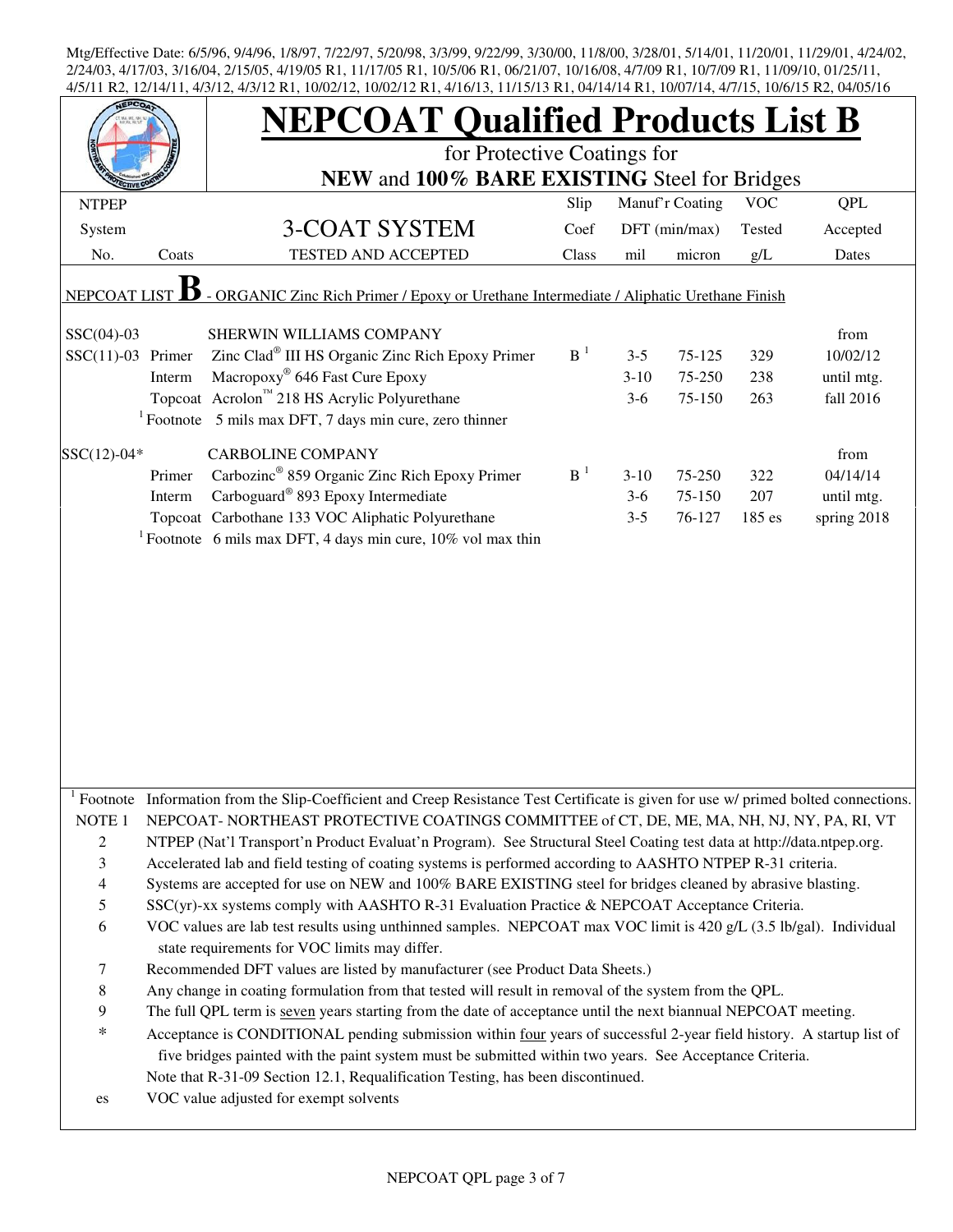|                   |        | <b>NEPCOAT Qualified Products List C</b><br>for Protective Coatings for                                                                                                                                                                                                                                                                           |       |         |                 |            |            |  |  |  |
|-------------------|--------|---------------------------------------------------------------------------------------------------------------------------------------------------------------------------------------------------------------------------------------------------------------------------------------------------------------------------------------------------|-------|---------|-----------------|------------|------------|--|--|--|
|                   |        | NEW and 100% BARE EXISTING Steel for Bridges                                                                                                                                                                                                                                                                                                      |       |         |                 |            |            |  |  |  |
| <b>NTPEP</b>      |        |                                                                                                                                                                                                                                                                                                                                                   | Slip  |         | Manuf'r Coating | <b>VOC</b> | <b>QPL</b> |  |  |  |
| System            |        | 2-COAT SYSTEM                                                                                                                                                                                                                                                                                                                                     | Coef  |         | DFT (min/max)   | Tested     | Accepted   |  |  |  |
| No.               | Coats  | TESTED AND ACCEPTED                                                                                                                                                                                                                                                                                                                               | Class | mil     | micron          | g/L        | Dates      |  |  |  |
| NEPCOAT LIST      |        | - ORGANIC Zinc Rich Primer / ----- / Topcoat                                                                                                                                                                                                                                                                                                      |       |         |                 |            |            |  |  |  |
| $SSC(12)-05$      |        | SHERWIN WILLIAMS COMPANY                                                                                                                                                                                                                                                                                                                          |       |         |                 |            | from       |  |  |  |
|                   | Primer | Zinc Clad III HS (OAP)*                                                                                                                                                                                                                                                                                                                           | $A^1$ | $3 - 5$ | 75-125          | 309        | 11/15/13   |  |  |  |
|                   | Interm | ---                                                                                                                                                                                                                                                                                                                                               |       |         |                 | $-$        | until mtg  |  |  |  |
|                   |        | Topcoat Envirolastic 980 PA Polyaspartic Urethane                                                                                                                                                                                                                                                                                                 |       | $6-9$   | 150-225         | 280        | fall 2017  |  |  |  |
|                   |        | $1$ Footnote 4 mils max DFT, 14 days min cure, zero thinner<br>*Optically Active Pigment                                                                                                                                                                                                                                                          |       |         |                 |            |            |  |  |  |
|                   |        | <sup>1</sup> Footnote Information from the Slip-Coefficient and Creep Resistance Test Certificate is given for use w/ primed bolted connections.                                                                                                                                                                                                  |       |         |                 |            |            |  |  |  |
| NOTE <sub>1</sub> |        | NEPCOAT- NORTHEAST PROTECTIVE COATINGS COMMITTEE of CT, DE, ME, MA, NH, NJ, NY, PA, RI, VT                                                                                                                                                                                                                                                        |       |         |                 |            |            |  |  |  |
| $\overline{c}$    |        | NTPEP (Nat'l Transport'n Product Evaluat'n Program). See Structural Steel Coating test data at http://data.ntpep.org.                                                                                                                                                                                                                             |       |         |                 |            |            |  |  |  |
| 3                 |        | Accelerated lab and field testing of coating systems is performed according to AASHTO NTPEP R-31 criteria.                                                                                                                                                                                                                                        |       |         |                 |            |            |  |  |  |
| $\overline{4}$    |        | Systems are accepted for use on NEW and 100% BARE EXISTING steel for bridges cleaned by abrasive blasting.                                                                                                                                                                                                                                        |       |         |                 |            |            |  |  |  |
| 5                 |        | SSC(yr)-xx systems comply with AASHTO R-31 Evaluation Practice & NEPCOAT Acceptance Criteria.                                                                                                                                                                                                                                                     |       |         |                 |            |            |  |  |  |
| 6                 |        | VOC values are lab test results using unthinned samples. NEPCOAT max VOC limit is 420 g/L (3.5 lb/gal). Individual<br>state requirements for VOC limits may differ.                                                                                                                                                                               |       |         |                 |            |            |  |  |  |
| 7                 |        | Recommended DFT values are listed by manufacturer (see Product Data Sheets.)                                                                                                                                                                                                                                                                      |       |         |                 |            |            |  |  |  |
| 8                 |        | Any change in coating formulation from that tested will result in removal of the system from the QPL.                                                                                                                                                                                                                                             |       |         |                 |            |            |  |  |  |
| 9<br>$\ast$       |        | The full QPL term is seven years starting from the date of acceptance until the next biannual NEPCOAT meeting.<br>Acceptance is CONDITIONAL pending submission within four years of successful 2-year field history. A startup list of<br>five bridges painted with the paint system must be submitted within two years. See Acceptance Criteria. |       |         |                 |            |            |  |  |  |
|                   |        | Note that R-31-09 Section 12.1, Requalification Testing, has been discontinued.                                                                                                                                                                                                                                                                   |       |         |                 |            |            |  |  |  |
| es                |        | VOC value adjusted for exempt solvents                                                                                                                                                                                                                                                                                                            |       |         |                 |            |            |  |  |  |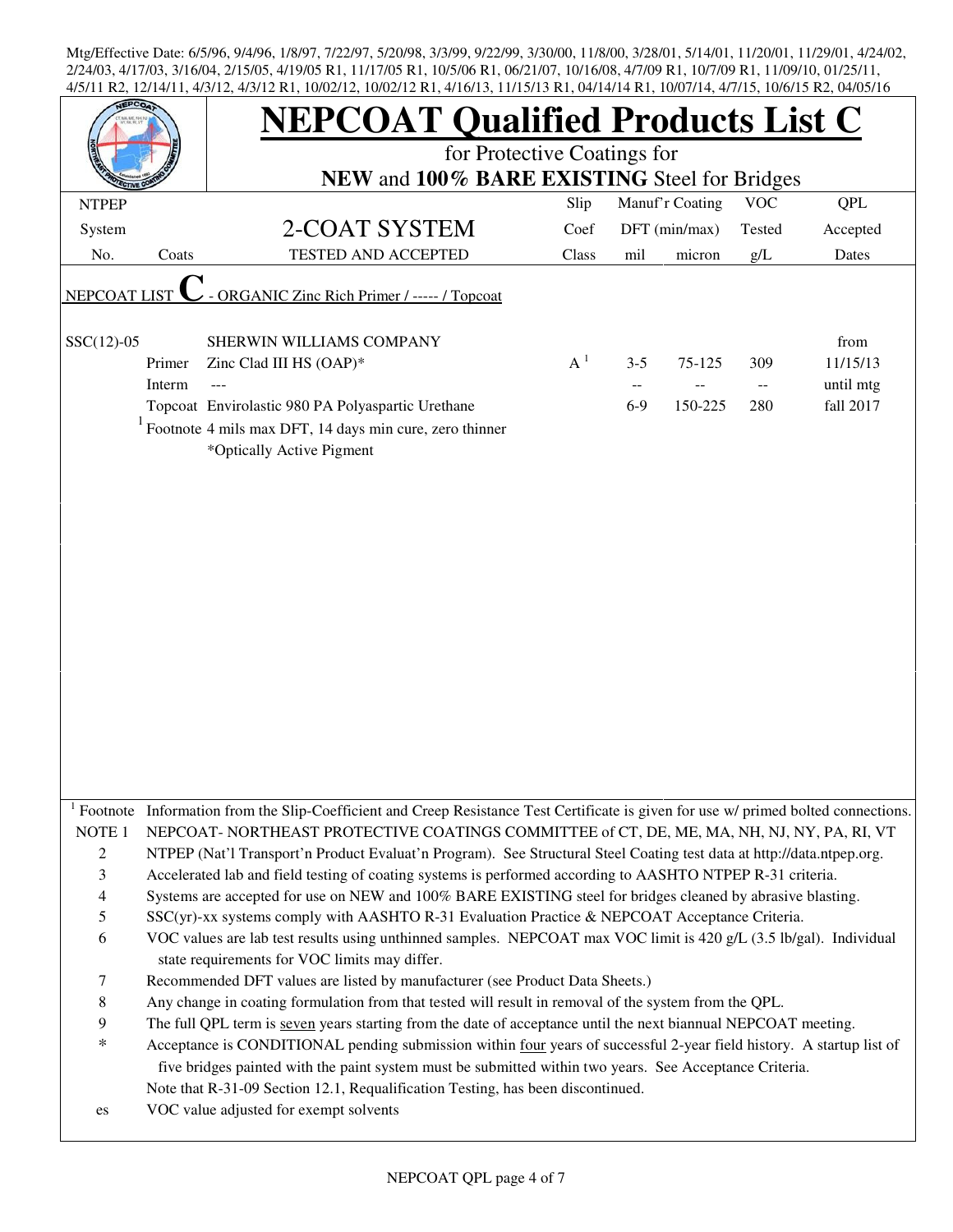|                                                                                                                               |       | $17.012$ , $17.012$ Ke, $10002$ Eq. $10002$ Eq. $11.0013$ , $111.013$ Exe, $0.011$ Eq. $100011$ Eq. $10113$ , $100013$ Ke, $0.00010$<br><b>NEPCOAT Qualified Products List D</b><br>for Protective Coatings for<br>NEW and 100% BARE EXISTING Steel for Bridges                                                                                                                                                                                                                                                                                                                                                                                                                                                                                                                                                                                                                                                                                                                                                                                                                                                                                                                                                                                                                                                                                                                                                                                                                                                                             |       |                 |            |            |  |  |
|-------------------------------------------------------------------------------------------------------------------------------|-------|---------------------------------------------------------------------------------------------------------------------------------------------------------------------------------------------------------------------------------------------------------------------------------------------------------------------------------------------------------------------------------------------------------------------------------------------------------------------------------------------------------------------------------------------------------------------------------------------------------------------------------------------------------------------------------------------------------------------------------------------------------------------------------------------------------------------------------------------------------------------------------------------------------------------------------------------------------------------------------------------------------------------------------------------------------------------------------------------------------------------------------------------------------------------------------------------------------------------------------------------------------------------------------------------------------------------------------------------------------------------------------------------------------------------------------------------------------------------------------------------------------------------------------------------|-------|-----------------|------------|------------|--|--|
|                                                                                                                               |       |                                                                                                                                                                                                                                                                                                                                                                                                                                                                                                                                                                                                                                                                                                                                                                                                                                                                                                                                                                                                                                                                                                                                                                                                                                                                                                                                                                                                                                                                                                                                             |       |                 | <b>VOC</b> |            |  |  |
| <b>NTPEP</b>                                                                                                                  |       |                                                                                                                                                                                                                                                                                                                                                                                                                                                                                                                                                                                                                                                                                                                                                                                                                                                                                                                                                                                                                                                                                                                                                                                                                                                                                                                                                                                                                                                                                                                                             | Slip  | Manuf'r Coating |            | <b>QPL</b> |  |  |
| System                                                                                                                        |       | 2-COAT SYSTEM                                                                                                                                                                                                                                                                                                                                                                                                                                                                                                                                                                                                                                                                                                                                                                                                                                                                                                                                                                                                                                                                                                                                                                                                                                                                                                                                                                                                                                                                                                                               | Coef  | DFT (min/max)   | Tested     | Accepted   |  |  |
| No.                                                                                                                           | Coats | <b>TESTED AND ACCEPTED</b>                                                                                                                                                                                                                                                                                                                                                                                                                                                                                                                                                                                                                                                                                                                                                                                                                                                                                                                                                                                                                                                                                                                                                                                                                                                                                                                                                                                                                                                                                                                  | Class | mil<br>micron   | g/L        | Dates      |  |  |
| <b>NEPCOAT LIST</b>                                                                                                           |       | - INORGANIC Zinc Rich Primer / ----- / Topcoat                                                                                                                                                                                                                                                                                                                                                                                                                                                                                                                                                                                                                                                                                                                                                                                                                                                                                                                                                                                                                                                                                                                                                                                                                                                                                                                                                                                                                                                                                              |       |                 |            |            |  |  |
|                                                                                                                               |       | [Blank]                                                                                                                                                                                                                                                                                                                                                                                                                                                                                                                                                                                                                                                                                                                                                                                                                                                                                                                                                                                                                                                                                                                                                                                                                                                                                                                                                                                                                                                                                                                                     |       |                 |            |            |  |  |
| NOTE <sub>1</sub><br>$\boldsymbol{2}$<br>$\mathfrak{Z}$<br>$\overline{4}$<br>5<br>6<br>$\tau$<br>$\,8\,$<br>9<br>$\ast$<br>es |       | Footnote Information from the Slip-Coefficient and Creep Resistance Test Certificate is given for use w/ primed bolted connections.<br>NEPCOAT-NORTHEAST PROTECTIVE COATINGS COMMITTEE of CT, DE, ME, MA, NH, NJ, NY, PA, RI, VT<br>NTPEP (Nat'l Transport'n Product Evaluat'n Program). See Structural Steel Coating test data at http://data.ntpep.org.<br>Accelerated lab and field testing of coating systems is performed according to AASHTO NTPEP R-31 criteria.<br>Systems are accepted for use on NEW and 100% BARE EXISTING steel for bridges cleaned by abrasive blasting.<br>$SSC(yr)$ -xx systems comply with AASHTO R-31 Evaluation Practice & NEPCOAT Acceptance Criteria.<br>VOC values are lab test results using unthinned samples. NEPCOAT max VOC limit is 420 g/L (3.5 lb/gal). Individual<br>state requirements for VOC limits may differ.<br>Recommended DFT values are listed by manufacturer (see Product Data Sheets.)<br>Any change in coating formulation from that tested will result in removal of the system from the QPL.<br>The full QPL term is seven years starting from the date of acceptance until the next biannual NEPCOAT meeting.<br>Acceptance is CONDITIONAL pending submission within four years of successful 2-year field history. A startup list of<br>five bridges painted with the paint system must be submitted within two years. See Acceptance Criteria.<br>Note that R-31-09 Section 12.1, Requalification Testing, has been discontinued.<br>VOC value adjusted for exempt solvents |       |                 |            |            |  |  |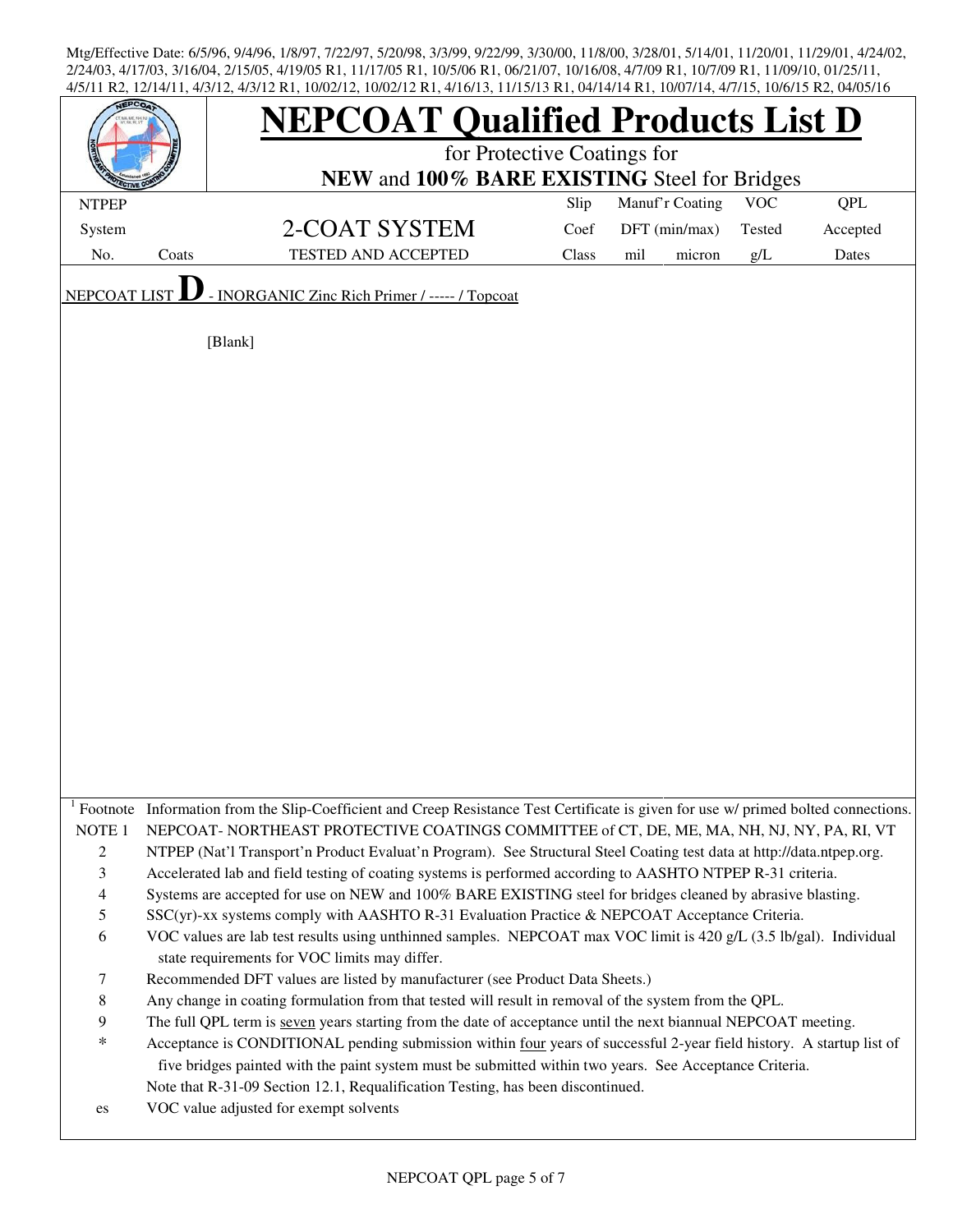

AASHTO R31-Testing Standard & NEPCOAT Acceptance Criteria (3/16/04, 2/15/05, 10/16/08, 4/7/09, 10/12/11)

## **\* \* \* PERFORM ALL REQUIRED TESTS FOR EACH COATING SYSTEM. \* \* \***

## **TEST NO. 1 - SLIP COEFFICIENT -** Perform Slip Co test on the same primer batch used for the other tests.

 **-** The Slip Co test results may be applied to more than one system provided all Primer samples come from the same container.

| Primer | (min.)                                                                                         |
|--------|------------------------------------------------------------------------------------------------|
|        | Acceptance criteria: Required to have Class B Slip coefficient min. 0.5                        |
|        | Acceptance criteria: None. Report results only. Class B Slip Co. recommended but not required. |

## **TEST NO. 2 - SALT FOG RESISTANCE (ASTM B117)**

| Delamination      | Acceptance criteria: no delamination allowed |       |                                                        |                |                     |  |       |                       |
|-------------------|----------------------------------------------|-------|--------------------------------------------------------|----------------|---------------------|--|-------|-----------------------|
| Rust / Blistering | Acceptance criteria (max.):                  |       |                                                        |                |                     |  |       |                       |
|                   |                                              |       | //------------------- RUST CRITERIA ----------------// |                |                     |  |       | -- BLISTER CRITERIA-- |
| Primer            | System                                       | @ Hrs | $\frac{max\,creep\,ave\,creep\,% \,length\,in\,scr}$   |                |                     |  | @ Hrs | Convers'n $#$         |
| IOZ               | $P-I-T$                                      | 5000  | 4 mm                                                   | $2 \text{ mm}$ | not req'd not req'd |  | 4000  |                       |
| OZ.               | $P-I-T$                                      | 5000  | 8 mm                                                   | $4 \text{ mm}$ | not req'd not req'd |  | 4000  |                       |
|                   |                                              |       |                                                        |                |                     |  |       |                       |

## **TEST NO. 3 - CYCLIC WEATHERING RESISTANCE (ASTM D5894)**

| Delamination             | Acceptance criteria: no delamination allowed           |       |                                                      |                |  |                     |       |                       |
|--------------------------|--------------------------------------------------------|-------|------------------------------------------------------|----------------|--|---------------------|-------|-----------------------|
| Rust / Blistering        | Acceptance criteria (max.):                            |       |                                                      |                |  |                     |       |                       |
|                          | //------------------- RUST CRITERIA ----------------// |       |                                                      |                |  |                     |       | -- BLISTER CRITERIA-- |
| Primer                   | <b>System</b>                                          | @ Hrs | $\frac{max\,creep\,ave\,creep\,% \,length\,in\,scr}$ |                |  |                     | @ Hrs | Convers'n $#$         |
| IOZ                      | $P-I-T$                                                | 5040  | 4 mm                                                 | $2 \text{ mm}$ |  | not req'd not req'd | 4032  | 9                     |
| OΖ                       | $P-I-T$                                                | 5040  | $8 \text{ mm}$                                       | $4 \text{ mm}$ |  | not req'd not req'd | 4032  | 8                     |
| GLOSS value              | Acceptance criteria:                                   |       | Report results only                                  |                |  |                     |       |                       |
| GLOSS % Retent'n         | Acceptance criteria:                                   |       | Report results only                                  |                |  |                     |       |                       |
| COLOR Change, $\Delta e$ | Acceptance criteria:                                   |       | Report results only                                  |                |  |                     |       |                       |

## **TEST NO. 4 - ABRASION RESISTANCE (ASTM D4060) – NOT REQUIRED**

| Weight Loss | Acceptance criteria: | Test discontinued |
|-------------|----------------------|-------------------|
| Wear Index  | Acceptance criteria: | Test discontinued |

## **TEST NO. 5 - ADHESION (ASTM D4541)**

 Pull-Off Strength Acceptance criteria (min.) for both primer and PIT panels: IOZ 2.4 MPa (350 psi) OZ 4.1 MPa (600 psi)

## **TEST NO. 6 - FREEZE THAW STABILITY**

Pull-Off Strength Acceptance criteria: achieve min. Test 5 req'd PIT adhesion results and fall within 60% of Test 5 values

(continued)